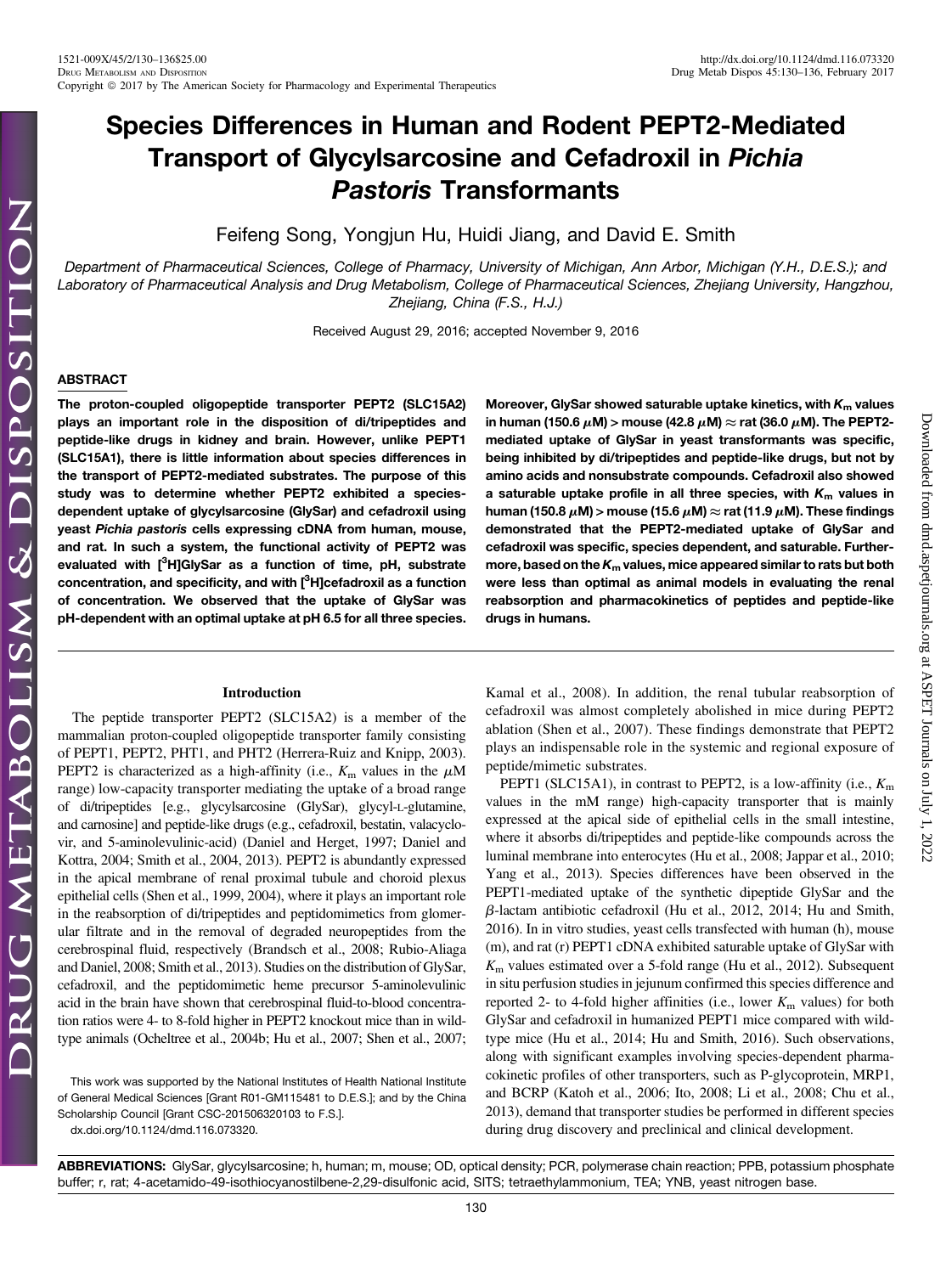|--|

| <b>Species</b> | <b>Direction</b>   | <b>PCR</b> Primer                                                     | Product |
|----------------|--------------------|-----------------------------------------------------------------------|---------|
|                |                    |                                                                       | bp      |
| Human          | Forward<br>Reverse | AGCTACGTACATGAATCCTTTCCAGAAAA<br>TTAGCGGCCGCGAGTTTTGTCTTCTTGGTCTCTAGT | 2208    |
| Mouse          | Forward<br>Reverse | ATAGGATCCGCCACCATGCTTGAGGAGAGAGAGAG<br>TATCCTAGGGAGCCTTGTATTCTTGGTTTC | 2244    |
| Rat            | Forward<br>Reverse | CAGTACGTAATGCTTGAGGAGAGAGAGAG<br>TTAGCGGCCGCGAGCCTTGTATTCTTGGTTTC     | 2240    |

bp, base pairs.

Convincing data on the species-dependent functional activity of PEPT2 is generally lacking, in large part because comparisons are made across different laboratories using different experimental systems. Since GlySar and cefadroxil were both found to have species-dependent PEPT1 uptake—and given the overlapping substrate specificity between PEPT1 and PEPT2—it was logical to propose that PEPT2 might also have species differences in the uptake of di/tripeptides and peptide-like drugs. Furthermore, the amino acid homology of PEPT2 between mice, rats, and humans is 83%–92%, thereby introducing a molecular basis for potential species differences in this transporter. Still, no studies have as yet systematically evaluated whether a species difference exists in the PEPT2-mediated transport of peptides/mimetics. With this in mind, the present study evaluated the uptake properties of GlySar and cefadroxil in yeast Pichia pastoris cells expressing human, mouse, and rat orthologs of PEPT2. P. pastoris cells were chosen as a model system, compared with other heterologous expression systems (e.g., HeLa, LLC-P $K_1$ , and Xenopus oocytes), because of the lack of endogenous transport activity along with high PEPT2 functional activity (Döring et al., 1998). Collectively, our finding demonstrated that the PEPT2-mediated uptake of GlySar and cefadroxil was species dependent. However, whereas both mice and rats displayed similar affinities of GlySar and cefadroxil for PEPT2, their  $K<sub>m</sub>$  values were approximately 4- and 12-fold lower, respectively, than hPEPT2 yeast transformants.

## Materials and Methods

Materials. [<sup>3</sup>H]GlySar (2.8 Ci/mmol) and [<sup>3</sup>H]cefadroxil (5 Ci/mmol) were purchased from Moravek Biochemicals (Brea, CA). HotStar HiFidelity polymerase chain reaction (PCR) polymerase and OmniScript reverse transcriptase were purchased from Qiagen (Valencia, CA), and Escherichia coli strain XL10-Gold Ultracompetent cells were purchased from Agilent Technologies (Santa Clara, CA). Biotin, unlabeled GlySar, and cefadroxil were obtained from Sigma-Aldrich (St. Louis, MO), and HATF filters  $(0.45 \mu m)$  were purchased from Millipore Corporation (Billerica, MA). P. pastoris GS115 strain, vector pPIC3.5K, and yeast nitrogen base (YNB) were obtained from Invitrogen (Carlsbad, CA). The hPEPT2 and rPEPT2 cDNA were purchased from GE Dharmacon (Lafayette, CO). All other chemicals were obtained from standard sources.

Cloning PEPT2 cDNA. mPEPT2 cDNA was amplified by proofreading the PCR using the reverse transcript of mouse kidney total RNA. The hPEPT2 and rPEPT2 cDNAs were subcloned from a pCMV-SPORT6 vector containing the full-length human or rat cDNA. Species-specific primers were designed for amplifying the full-length PEPT2 cDNA (Table 1).

Construction of pPIC3.5K-PEPT2. The full-length cDNA of PEPT2 was digested by the restriction enzymes SnaB I and Not I for human and rat, and by BamH I and Avr II for mouse, purified and ligated into the enzyme-digested pPIC3.5K vectors, and then transformed into E. coli XL10-Gold competent cells. The cDNA sequences of all inserts were screened by PCR with primers for amplification of an internal PEPT2 gene fragment (Table 2). Once positive colonies were selected, plasmid DNA was isolated by using the QIAprep Spin Miniprep Kit (Qiagen) and the sequence of the expression constructs were confirmed by the DNA Sequencing Core, University of Michigan.

Transformation of pPIC3.5K-PEPT2 Plasmid into P. Pastoris GS115. Each species of PEPT2 plasmid was linearized by the restriction enzyme Sal I and purified with the MinElute Reaction Cleanup Kit (Qiagen). Transformations of yeast GS115 cells were performed according to the electroporation method as described in the manual of the MicroPulser Electroporator (BioRad, Hercules, CA). The yeast cells were then cultured on minimal methanol medium (1.34% YNB,  $4 \times 10^{-5}$ % biotin, 0.5% methanol, and 1.5% agar) and minimal dextrose medium (1.34% YNB,  $4 \times 10^{-5}$ % biotin, 2% dextrose, and 1.5% agar) plates incubated at 30°C for 2 days, and screening the His<sup>+</sup>Mut<sup>+</sup> from His<sup>+</sup>Mut<sup>8</sup> transformants.

Cell Culture. The recombinant P. Pastoris clones were cultured as described in the Pichia Expression Kit ([https://tools.thermofisher.com/content/sfs/manuals/](https://tools.thermofisher.com/content/sfs/manuals/pich_man.pdf) [pich\\_man.pdf;](https://tools.thermofisher.com/content/sfs/manuals/pich_man.pdf) Invitrogen). In brief, the species-specific recombinants were cultured in a 50-ml baffled flask containing 5 ml minimal glycerol medium (1.34% YNB,  $4 \times 10^{-5}$ % biotin and 1.0% glycerol) and grown at 30°C in a shaking incubator (250 rpm) for 18 hours. Cells were pelleted at 3000g for 5 minutes at room temperature, suspended in 50 ml minimal methanol medium (1.34% YNB,  $4 \times 10^{-5}$ % biotin and 0.5% methanol) and grown at 30°C in a shaking incubator (250 rpm) for 24 hours. Cell density was determined in the culture medium by measuring the optical density (OD) at 600 nm.

Amplification of PEPT2 Genomic DNA. Genomic DNA was isolated from the recombinant P. pastoris clones as described in the Pichia Expression Kit [\(https://tools.thermofisher.com/content/sfs/manuals/pich\\_man.pdf](https://tools.thermofisher.com/content/sfs/manuals/pich_man.pdf); Invitrogen). After isolating the genomic DNA from human, mouse, rat, and vector transformants, real-time PCR was performed with species-specific primers (Table 3) to measure the gene integration copy number of PEPT2 cDNA in yeast cells (Abad et al., 2010). The ARG4 gene was used as an internal control and the gene copy number was calculated as:  $C_t$  (target gene) divided by  $C_t$  (ARG4).

Uptake in Yeast Transformants. For the uptake studies, cell cultures were harvested by centrifugation at 3000g for 5 minutes at room temperature, washed once with an equal volume of 100 mM potassium phosphate buffer (PPB) (132 ml 100 mM  $K_2PO_4$ , 868 ml 100mM  $KH_2PO_4$ , pH 6.5), centrifuged, resuspended to one-fifth the volume of 100 mM PPB, and stored on ice. Uptake measurements were performed at 24°C using rapid filtration with HATF filters, as described previously (Döring et al., 1997, 1998). Briefly, uptake was initiated by rapidly mixing 20  $\mu$ l of cell suspension with 30  $\mu$ l of 100 mM PPB (pH 6.5) containing 0.02  $\mu$ Ci [<sup>3</sup>H]GlySar for a final concentration of 1.0  $\mu$ M, and then incubating up to 180 minutes; the optimal time point for subsequent studies was 10 minutes as determined by linear regression. The pH-dependent uptake of 1.0  $\mu$ M [<sup>3</sup>H]GlySar

TABLE 2 Primers for screening PEPT2 transformants

| <b>Species</b> | Direction          | <b>PCR</b> Primer                                          | Product |
|----------------|--------------------|------------------------------------------------------------|---------|
|                |                    |                                                            | bp      |
| Human          | Forward<br>Reverse | <b>TATGGATGTAAAGGCACTGA</b><br><b>TTTTTATCTCTACAGCTGCC</b> | 323     |
| Mouse          | Forward<br>Reverse | <b>GTTTTGGCGAAGACTGCTAT</b><br>CATGGGCAGTGGGATATAAA        | 302     |
| Rat            | Forward<br>Reverse | AGTCTTCTACCTCGCCATCAAT<br><b>TTTTTCTGCTGCCCAGTCTA</b>      | 307     |

bp, base pairs.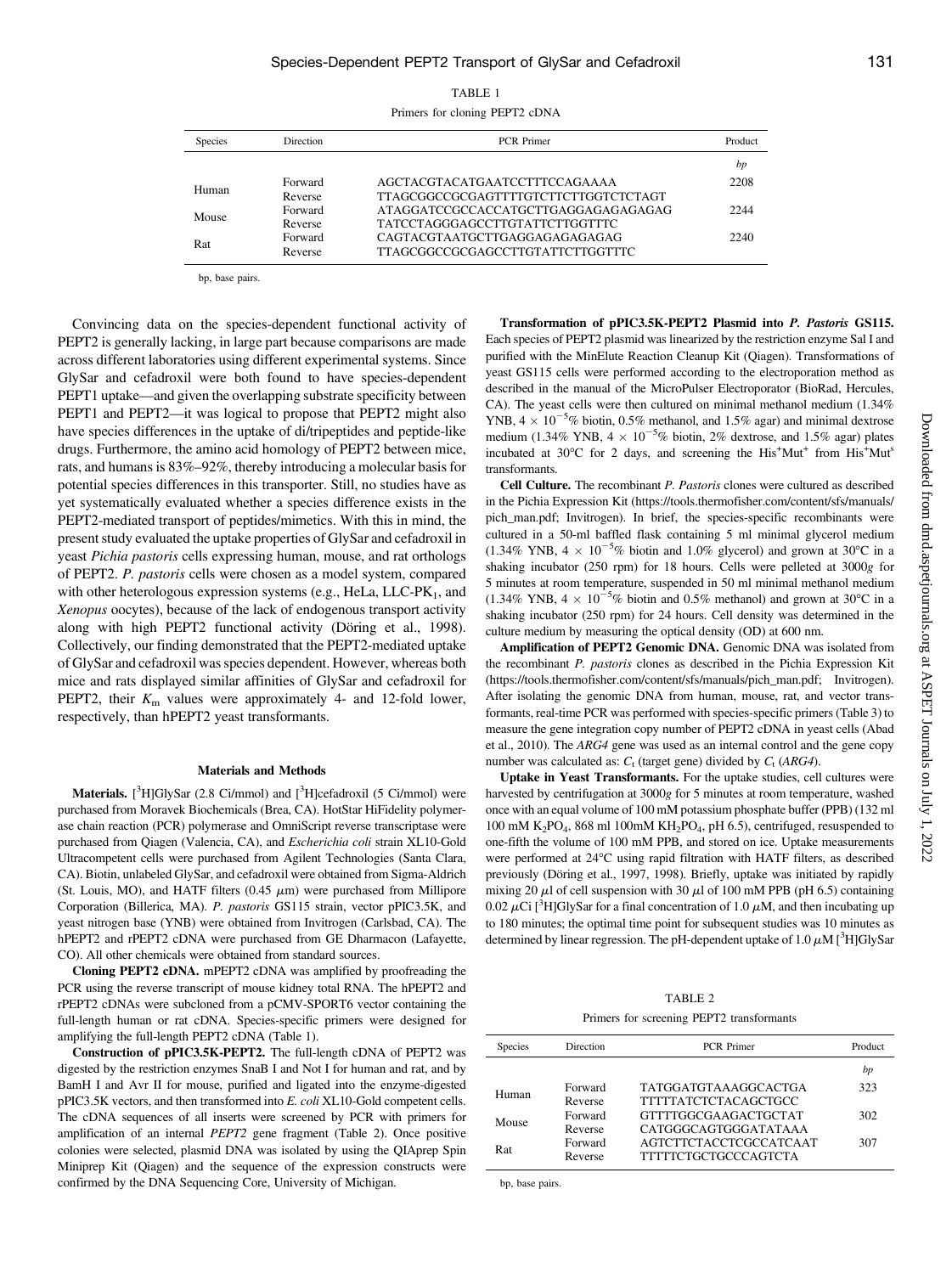TABLE 3 Primers for measuring PEPT? integration

| <b>Species</b>   | Direction          | <b>PCR</b> Primer                                    |  |
|------------------|--------------------|------------------------------------------------------|--|
| Vector $(AOX I)$ | Forward<br>Reverse | TGGCGAGGTTCATGTTTGTTTAT<br>TCTGGAGTGATGTTCGGGTGTA    |  |
| Human            | Forward<br>Reverse | <b>GGTACAGTGGGCCGAATTCA</b><br>GCCCATGATGGAGAAGATCAG |  |
| Mouse            | Forward<br>Reverse | TGGCTGGGAAAATTCAAGACA<br>ATGGCACCCAAAGACTTGAATAC     |  |
| Rat              | Forward<br>Reverse | GGCCGAGTTCGTTTTGTTTTC<br>GAGGAACGTAGTAGTAGGCCATGAC   |  |
| ARG4             | Forward<br>Reverse | TCCTCCGGTGGCAGTTCTT<br>TCCATTGACTCCCGTTTTGAG         |  |

was evaluated over a pH range of 5.5–8.0. Concentration-dependent uptake studies of [<sup>3</sup>H]GlySar were performed over substrate concentrations of 1.0– 1000  $\mu$ M (pH 6.5 buffer), and inhibition studies were performed with 1.0  $\mu$ M [<sup>3</sup>H]GlySar in the absence and presence of 1 mM concentrations of potential inhibitors (pH 6.5 buffer). The concentration-dependent uptake of  $[^{3}$ H]cefadroxil was determined over the concentration range of 1.0–250  $\mu$ M (pH 6.5 buffer) using 10-minute incubations; the time that was optimal for initial rates as determined by preliminary studies. All uptake studies were terminated by the addition of 2 ml of ice-cold 100 mM PPB, followed by filtration. The filter was washed three times with 2 ml of ice-cold buffer, transferred into glass vials into which 6 ml of Cytoscint cocktail (MP Biomedicals, Solon, OH) was added, and then the radioactivity was counted on a dual-channel liquid scintillation counter (Beckman LS 6000SC; Beckman Coulter, Fullerton, CA).

Data Analysis. For the concentration-dependent studies, the kinetic parameters of GlySar and cefadroxil uptake were best fit to a Michaelis-Menten equation:

$$
V = \frac{V_{\text{max}} \cdot C}{K_{\text{m}} + C}
$$

where V is the observed uptake rate;  $V_{\text{max}}$  is the maximum uptake rate;  $K_{\text{m}}$  is the Michaelis constant; and  $C$  is the substrate (GlySar or cefadroxil) concentration, after being corrected for uptake in pPIC3.5K vector control cells.

All data are reported as mean  $\pm$  S.E. of three different experiments with each experiment being carried out in triplicate. Statistical comparisons between multiple treatment groups were determined by one-way analysis of variance followed by either Tukey's or Dunnett's test (GraphPad Prism, v6.0; GraphPad Software, Inc., La Jolla, CA). A probability of  $P \le 0.05$  was considered to be statistically significant. The quality of fit for nonlinear regression analysis was evaluated by the coefficient of determination  $(r^2)$ , S.E. of the parameters, and visual inspection of the residuals.

## **Results**

Uptake of GlySar versus Time. For determination of the optimal time for incubation (i.e., linear uptake or initial rates), the uptake of 1.0  $\mu$ M GlySar was measured in yeast transformants over 180 minutes. As shown in Fig. 1, the accumulation of GlySar in PEPT2-transformed yeast cells was far greater than that of vector alone during the entire 180 minute period. While the uptake of GlySar by vector was linear for 180 minutes, the three mammalian transformants showed saturable uptake profiles of GlySar, with 30-minute accumulations over vector controls of 106-fold for pPIC3.5K-hPEPT2, 169-fold for pPIC3.5KrPEPT2, and 52-fold for pPIC3.5K-mPEPT2. GlySar uptake was linear for about 20 minutes, and as a result an incubation time of 10 minutes was selected for subsequent experiments in all three species. At the 10-minute incubation time, the uptake of GlySar was very low in the pPIC3.5K vector  $(0.00173 \text{ pmol}^{-1} \cdot \text{OD}^{-1} \cdot \text{min}^{-1})$  but substantially greater in pPIC3.5K-mPEPT2 (36-fold), pPIC3.5K-rPEPT2 (109-fold), and pPIC3.5K-hPEPT2 (60-fold).



Fig. 1. Time-dependent uptake of  $[^3H]$ GlySar in *P. pastoris* expressing the human (pPIC3.5K-hPEPT2), mouse (pPIC3.5K-mPEPT2), and rat (pPIC3.5K-rPEPT2) PEPT2 transformants and vector controls (pPIC3.5K). Uptake studies were performed with 1.0  $\mu$ M [<sup>3</sup>H]GlySar in PPB buffer (pH 6.5) at 24 °C. Data are expressed as mean  $\pm$  S.E. (*n* = 3).

pH-Dependent Uptake of GlySar. Since the PEPT2-mediated uptake of GlySar was favored by a proton gradient as the driving force for transport, the pH-dependent uptake of  $1.0 \mu M$  GlySar was evaluated at pH values ranging from 5.5 to 8.0. The results showed that the uptake of GlySar was influenced greatly by the pH value, with an optimal uptake occurring at around pH 6.5 for all three species (Fig. 2).

Concentration-Dependent Uptake of GlySar. The uptake kinetics of GlySar in yeast transformants expressing hPEPT2, mPEPT2, and rPEPT2 was determined over the concentration range of  $1-1000 \mu M$ . PEPT2-mediated uptake of GlySar was determined after subtracting the uptake of GlySar in vector controls. As shown in Fig. 3, all three species of PEPT2 displayed a similar saturable uptake of GlySar and were fit simultaneously to a single Michaelis-Menten term. PEPT2 showed the lowest affinity for GlySar in human ( $K_m$  = 150.6  $\pm$  10.3  $\mu$ M) followed by mouse ( $K_m = 42.8 \pm 7.3 \mu M$ ) and rat ( $K_m = 36.0 \pm 3.5 \mu M$ ); no significant differences in affinity were observed between mouse and rat (Table 4).

Statistical analyses indicated a significant difference in  $K<sub>m</sub>$  (and  $V<sub>max</sub>$ ) values between mice or rats and humans, but not between mice and rats. In contrast, the uptake of GlySar by vector alone was linear over this concentration range and negligible compared with the mammalian PEPT2 transformants (data not shown). The intrinsic clearance of GlySar (i.e.,  $V_{\text{max}}/K_{\text{m}}$ ) was significantly different between all three species, with rPEPT2 (0.411  $\pm$  0.041  $\mu$ l/OD/min) > hPEPT2 (0.098  $\pm$  0.007  $\mu$ l/OD/  $min$ ) > mPEPT2 (0.040  $\pm$  0.007  $\mu$ l/OD/min).

Effect of Inhibitors on GlySar Uptake. The specificity of GlySar uptake in P. pastoris cells expressing PEPT2 was established using a wide range of potential inhibitors, such as amino acids, di/tripeptides, valacyclovir (prodrug) and acyclovir (active drug), cephalosporins, the angiotensin-converting enzyme inhibitor captopril, and organic cationic and anionic compounds (Fig. 4). All three mammalian species showed a similar inhibitory profile in the yeast expression system. The amino acids glycine and L-histidine had no effect on the uptake of GlySar, indicating that GlySar was stable during the period of incubation and that the peptide/histidine transporters PHT1/PHT2 (or similar endogenous genes with overlapping substrate specificities) were not expressed at the plasma membrane of yeast since L-histidine was without effect. As expected, GlySar uptake by hPEPT2, mPEPT2, and rPEPT2 transformants was significantly reduced by the dipeptides glycylsarcosine  $(\geq 90\%)$ , glycyl-L-glutamine ( $\geq 95\%$ ), and L-homocarnosine ( $\geq 50\%$ ),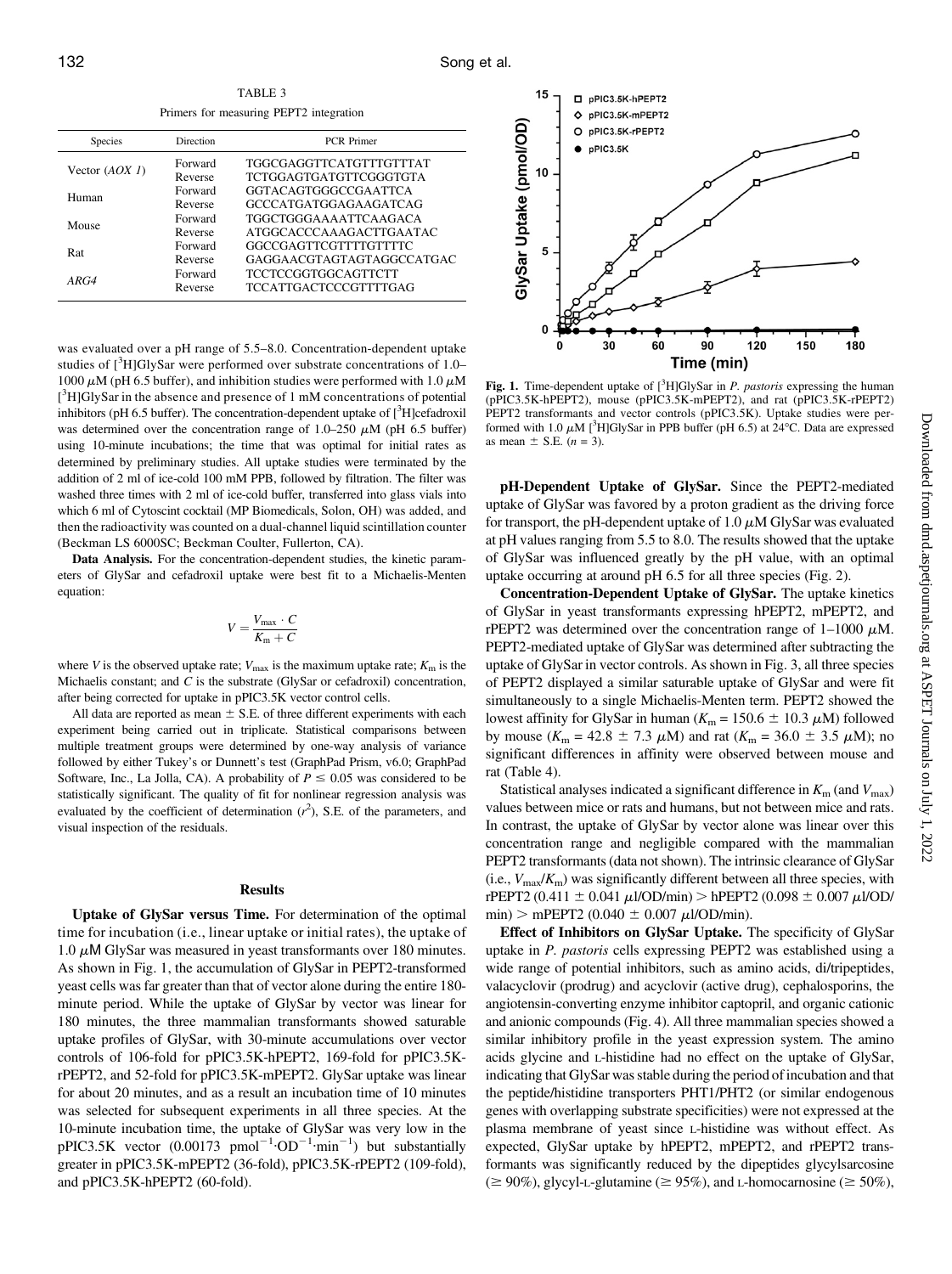

Fig. 2. pH-Dependent uptake of  $[^3H]$ GlySar in *P. pastoris* expressing (A) human  $(pPIC3.5K-hPEPT2)$ ,  $(B)$  mouse  $(pPIC3.5K-mPEPT2)$ , and  $(C)$  rat  $(pPIC3.5K-mPEPT2)$ rPEPT2) PEPT2 transformants and vector controls (pPIC3.5K). Uptake studies were performed over 10 minutes with 1.0  $\mu$ M [<sup>3</sup>H]GlySar at 24°C. Data are expressed as mean  $\pm$  S.E. (*n* = 3).

along with inhibition by the tripeptide glycylglycyl-L-histidine ( $\geq 75\%$ ). With respect to peptidomimetics, the antiviral ester prodrug valacyclovir showed significant inhibition of GlySar uptake ( $\geq 90\%$ ); however, this uptake was not inhibited by the active moiety acyclovir. Moreover,



Fig. 3. Concentration-dependent uptake of  $[^3H]G$ lySar in *P. pastoris* expressing human (pPIC3.5K-hPEPT2), mouse (pPIC3.5K-mPEPT2), and rat (pPIC3.5KrPEPT2) PEPT2 transformants. Uptake studies were performed over 10 minutes with 1-1000  $\mu$ M GlySar in PPB buffer (pH 6.5) at 24°C. Uptake rates of vector controls (pPIC3.5K) were subtracted from the corresponding rates of PEPT2 expressing cells. Data are expressed as mean  $\pm$  S.E. (n = 3).

GlySar was inhibited by the aminocephalosporins cefadroxil, cephalexin, and cephradine ( $\geq 90\%$ ), whereas the cephalosporins lacking an  $\alpha$ -amino group (i.e., cephalothin and cefazolin) were without effect. Likewise, neither captopril nor the organic anion/cation 4-acetamido-4'-isothiocyanostilbene-2,2'-disulfonic acid (SITS)/ tetraethylammonium (TEA) had an effect on GlySar uptake. Thus, it appeared that the uptake of GlySar was specific for PEPT2 and was inhibited by di/tripeptides and peptide mimetics, known to be substrates of PEPT2.

Concentration-Dependent Uptake of Cefadroxil. The transport kinetics of a therapeutic agent, cefadroxil, was also evaluated by P. pastoris cells expressing the hPEPT2, mPEPT2, and rPEPT2 transformants. In these studies, uptake was determined after 10-minute incubations with cefadroxil concentration ranging from 1 to 250  $\mu$ M. The incubation time of 10 minutes represented the linear uptake (or initial rate) of cefadroxil, as judged by preliminary experiments. As before, vector uptake rates of cefadroxil were subtracted from uptake rates in yeast cells expressing the three mammalian species of PEPT2. As shown in Fig. 5, all three species demonstrated saturable transport profiles of cefadroxil, which were fit simultaneously to a single Michaelis-Menten term (Table 5). The ranking of  $K<sub>m</sub>$  values for the three mammalian species of PEPT2 was human ( $K_m$  = 150.8  $\pm$ 11.8  $\mu$ M) > mouse (K<sub>m</sub> = 15.6  $\pm$  1.8  $\mu$ M) > rat (11.9  $\pm$  1.5  $\mu$ M), in which no significant differences in affinity were observed between mouse and rat.

Interestingly, the PEPT2 transport capacity for cefadroxil (as judged by the  $V_{\text{max}}$  value) was much greater in humans (8.71  $\pm$  0.37 pmol/OD/ min) than in rats (2.18  $\pm$  0.08 pmol/OD/min) or mice (0.22  $\pm$  0.01 pmol/OD/min) (Table 5). However, the  $V_{\text{max}}$  value for GlySar (Table 4) was the same in humans and rats (i.e.,  $14.8 \pm 0.4$  pmol/OD/min) and much greater than the value in mice  $(1.7 \pm 0.1 \text{ pmol/OD/min})$ , suggesting a substrate dependence in PEPT2 capacity among the three mammalian species. The differences in the  $V_{\text{max}}$  value do not appear to be the result of varying PEPT2 protein expression, as evaluated by immunoblot analysis (data not shown). Notwithstanding potential differences in antibody affinity between human, mouse, and rat proteins, and the lack of an internal standard, the relative protein expression was  $\pm$  25% between the three mammalian species.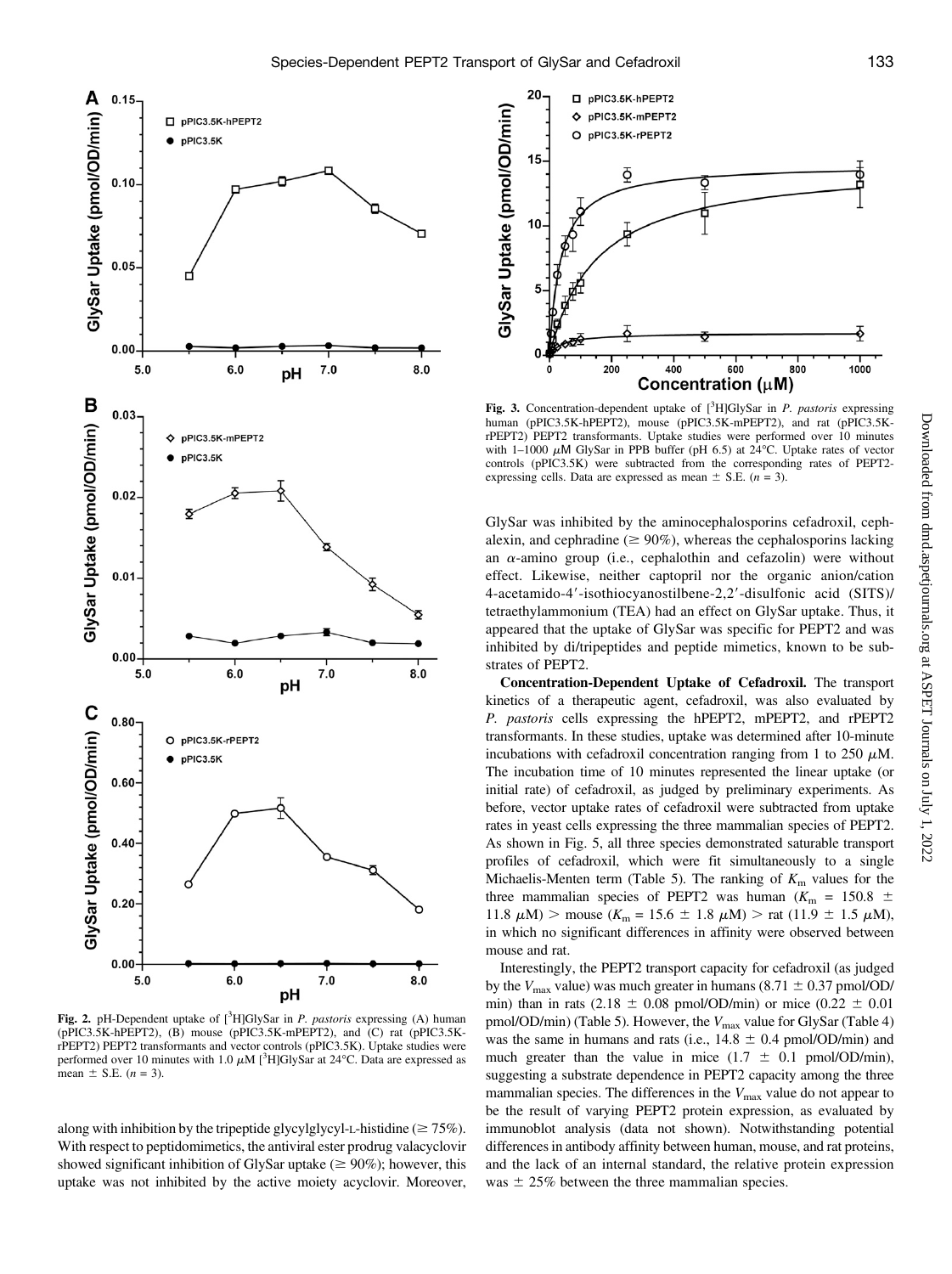## 134 Song et al.

#### TABLE 4

Parameters are expressed as mean  $\pm$  S.E. (n = 3). Following vector subtraction, the data were fit to a Michaelis-Menten equation using a weighting factor of unity. GlySar concentrations ranged from 1 to 1000 μM. Statistical analyses were performed using one-way analysis of variance followed by Tukey's test. Parameters with common capital letters (i.e., A, B, or C) were not significantly different between genotypes.

|                                                 | <b>Yeast Transformant</b> |                             |                           |                           |
|-------------------------------------------------|---------------------------|-----------------------------|---------------------------|---------------------------|
| Parameters (unit)                               | pPIC3.5K                  | pPIC3.5K-hPEPT2             | pPIC3.5K-mPEPT2           | pPIC3.5K-rPEPT2           |
| $V_{\text{max}}$ (pmol/OD/min)                  | N.A.                      | $14.8 \pm 0.4^{\rm A}$      | $1.7 \pm 0.1^{\rm B}$     | $14.8 \pm 0.4^{\rm A}$    |
| $K_{\rm m}$ ( $\mu$ M)                          | N.A.                      | $150.6 \pm 10.3^{\text{A}}$ | $42.8 \pm 7.3^{\rm B}$    | $36.0 \pm 3.5^{\rm B}$    |
| $V_{\text{max}}/K_{\text{m}}$ ( $\mu$ l/OD/min) | N.A.                      | $0.098 \pm 0.007^{\rm A}$   | $0.040 \pm 0.007^{\rm B}$ | $0.411 \pm 0.041^{\circ}$ |
| Gene copy number <sup><math>a</math></sup>      | 0.998                     | 0.997                       | 0.974                     | 0.992                     |
|                                                 | $0.98 \pm 0.01$           | $0.99 \pm 0.01$             | $0.98 \pm 0.02$           | $0.97 \pm 0.01$           |

N.A., not applicable.

<sup>a</sup>Gene copy number was measured by real-time PCR using human, mouse, and rat PEPT2 primers, and the ARG4 gene as a control; AOX1 gene primers were used for vector alone (Table 3).

#### Discussion

Species differences in enzymes, receptors, and transporters complicate our understanding of drug action during discovery, development, and clinical use (Jiang et al., 2011). In particular, it is important to investigate if potential species differences exist in transporters since any disparities can impact the absorption, distribution, metabolism, and excretion of many drugs, thereby making the prediction of human pharmacokinetics and drug-drug interactions more difficult. Recently, it has been clearly demonstrated that some membrane transporters of the solute carrier and ATP-binding cassette superfamilies exhibit speciesdependent effects on drug disposition (Chu et al., 2013; Scheer and Wolf, 2014). In particular, Xenopus laevis oocytes injected with PEPT1 cRNA from rabbit, rat, mouse, sheep, chicken, and salmon exhibited 8-fold differences in their  $K<sub>m</sub>$  values for GlySar uptake (Hu et al., 2012). With respect to PEPT2, it was observed that HeLa, HEK293, and LLC-PK1 cells (or *Xenopus* oocytes), transfected with the cDNA (or cRNA) of human, rat, monkey, and pig also exhibited 7- to 8-fold differences in  $K<sub>m</sub>$  values for the uptake of GlySar (Ramamoorthy et al., 1995; Terada et al., 1997; Sawada et al., 1999; Zhu et al., 2000; Zhang et al., 2004; Søndergaard et al., 2008; Guo et al., 2012). Still, it should be appreciated that substantial differences in substrate affinity have been observed, not only between species but within a single species when studied by the same investigators using different methods of study (e.g., cRNA-injected oocytes versus cDNA-transfected Chinese hamster ovary cells for GlySar uptake by PEPT1) (Hu et al., 2012). These examples demonstrate that although species differences might exist for PEPT2 this conclusion is tenuous because the findings reported for GlySar were from different investigators using a variety of experimental systems.

To date, no studies have systematically evaluated whether species differences exist in the transport kinetics of PEPT2 substrates. Therefore, we used the yeast P. pastoris expression system to compare the uptake of GlySar and cefadroxil by hPEPT2, mPEPT2, and rPEPT2. Our results have demonstrated the following: 1) the PEPT2-mediated transport of GlySar and cefadroxil was saturable, and the three mammalian species of PEPT2 had different affinities for these two substrates  $(K<sub>m</sub>$  of GlySar in human > mouse  $\approx$  rat;  $K_m$  of cefadroxil in human >> mouse  $\approx$  rat 2) PEPT2-mediated transport was specific in yeast transfected with the mammalian species, studied with the uptake of GlySar being inhibited by known substrates of PEPT2; 3) PEPT2 functional activity showed a pH dependence with an optimal uptake at 6.5 for all three species; and 4) the transport capacity of PEPT2 was substrate dependent among the three species (GlySar  $V_{\text{max}}$ : human = rat >> mouse; cefadroxil  $V_{\text{max}}$ :  $human > rat >> mouse$ .

In concentration-dependent studies with GlySar, we compared the dipeptide's affinities in hPEPT2, mPEPT2, and rPEPT2 transformants. In all species, the  $\mu$ M values for  $K_m$  were observed, which were consistent with the high-affinity properties of PEPT2 (Brandsch et al., 2008; Rubio-Aliaga and Daniel, 2008; Smith et al., 2013). Specifically, the GlySar  $K_m$  value for PEPT2 was about 4-fold higher in human ( $K_m$  = 151  $\mu$ M) than in mouse (K<sub>m</sub> = 42.8  $\mu$ M) or rat (K<sub>m</sub> = 36.0  $\mu$ M). These results were consistent with the  $K<sub>m</sub>$  values reported for GlySar in HEK293 cells expressing hPEPT2 ( $K<sub>m</sub>$  = 170  $\mu$ M) (Terada et al., 2004), and in primary choroid plexus cell cultures expressing mouse  $(K<sub>m</sub> =$ 70  $\mu$ M) (Ocheltree et al., 2004b) and rat ( $K_m$  = 60  $\mu$ M) (Shu et al., 2002) PEPT2. Moreover, these  $K<sub>m</sub>$  values were remarkably similar to the findings from our yeast studies, where mPEPT2 and rPEPT2 had similar affinities for GlySar and much higher affinities (i.e., lower  $K<sub>m</sub>$  values) than that observed in humans. To rule out an effect of different gene copy numbers being present in the human, mouse, and rat transformants, PEPT2 gene integration into the yeast genome was tested and determined to be one copy in all three mammalian species (Table 4).

The functional characteristics of PEPT2, such as substrate specificity and pH dependence, were similar between the three species. The constitutive amino acid glycine had no effect on the PEPT2 uptake of GlySar, confirming the stability of GlySar during the incubation process as well as the absence of relevant amino acid transporters in nontransfected yeast. Moreover, the lack of GlySar inhibition by excess L-histidine ruled out the presence of the peptide/histidine transporters PHT1 and PHT2 in the yeast cell plasma membrane. Neither the organic cation tetraethylammonium (TEA) nor the organic anion 4-acetamido-4'-isothiocyanostilbene-2,2'-disulfonic acid (SITS) had any influence on GlySar, indicating that organic cation transporters (OCT)s and organic anion transporters (OAT)s were not affecting the uptake of dipeptide in the three yeast transformant species. Since PEPT2 activity was known to be stimulated by a proton gradient, the pH-dependent studies indicated an optimal pH of 6.5 for GlySar uptake in human, mouse, and rat transformants, which was consistent with data from previous studies in P. pastoris, HeLa, and LLC-PK1 cells (Terada et al., 1997; Döring et al., 1998; Guo et al., 2012) transfected with different species of PEPT2.

GlySar is a synthetic dipeptide typically used as a model substrate for the PEPT2 transporter, and as a result species differences in PEPT2 activity were also evaluated using the clinical drug cefadroxil. Our kinetic analysis of cefadroxil uptake in yeast cells expressing hPEPT2, mPEPT2, and rPEPT2 indicated there were no significant differences in cefadroxil affinity between mouse ( $K_m = 15.6 \mu M$ ) and rat ( $K_m =$ 11.9  $\mu$ M), although an approximate 12-fold difference existed between the rodents and human ( $K_m = 150.8 \mu M$ ). The  $K_m$  value of cefadroxil observed in mPEPT2 transformants ( $K_m$  = 15.6  $\mu$ M) was close to values reported for cefadroxil uptake in isolated mouse choroid plexus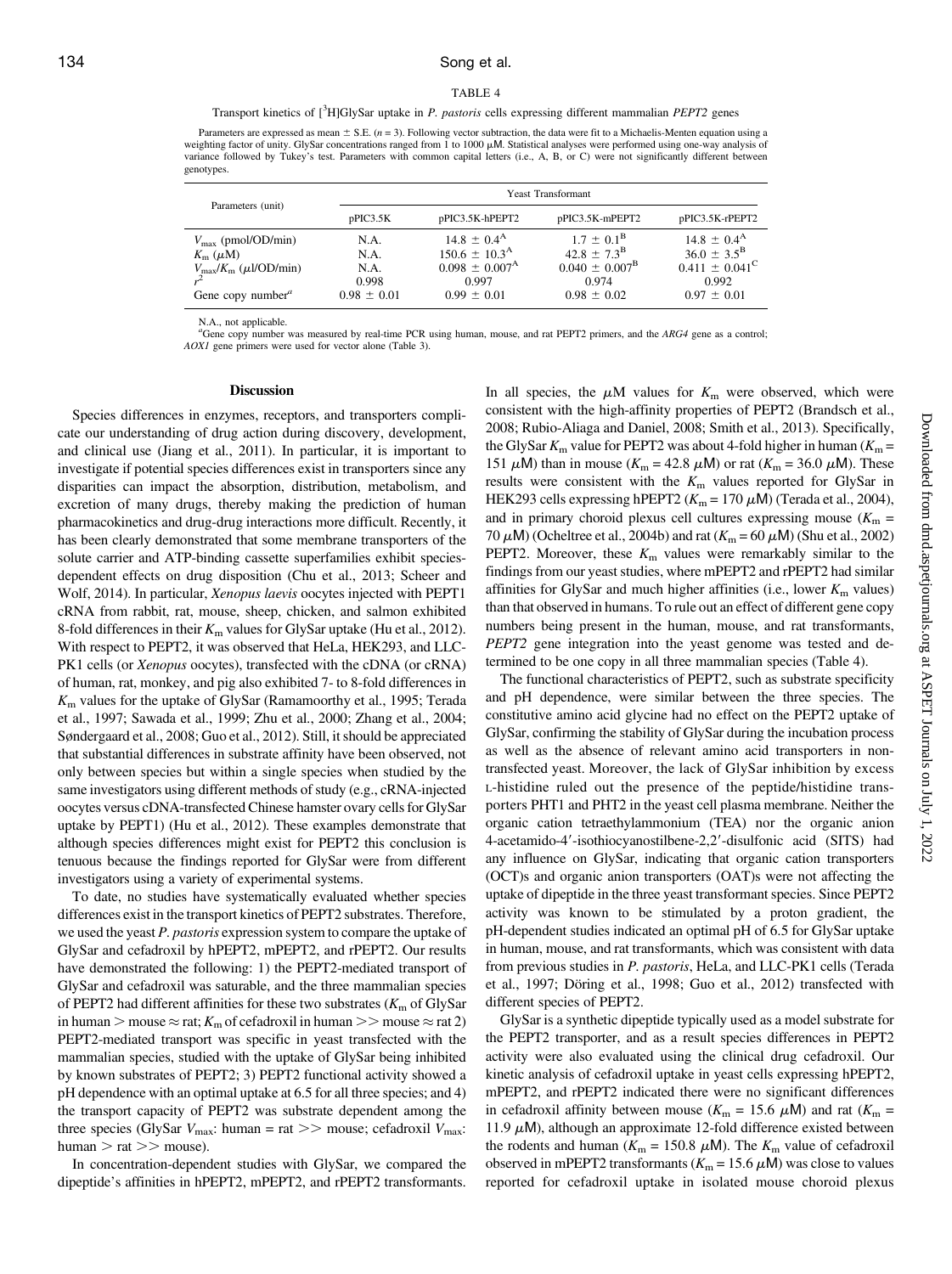

Fig. 4. Effect of inhibitors on the uptake of  $[^{3}H]GlySar$  in *P. pastoris* expressing (A) human (pPIC3.5K-hPEPT2), (B) mouse (pPIC3.5K-mPEPT2), and (C) rat (pPIC3.5K-rPEPT2) PEPT2 transformants. Uptake studies were performed over 10 minutes with 1.0  $\mu$ M GlySar in the absence and presence of 1.0 mM of potential inhibitors at 24 °C in PPB buffer (pH 6.5). Data are expressed as mean  $\pm$  S.E. (*n* = 3). Uptake rates of vector controls (pPIC3.5K) were subtracted from the corresponding rates of PEPT2-expressing cells and are shown as percentage of control (i.e., GlySar alone). Statistical analyses were performed using one-way analysis of variance followed by Dunnett's test, where  $*P \le 0.05$ ,  $*P \le 0.01$ , and \*\*\* $P \leq 0.001$  compared with control values.

 $(K<sub>m</sub> = 27 \mu M)$  (Ocheltree et al., 2004a). Moreover, the  $K<sub>m</sub>$  value of cefadroxil observed in rPEPT2 transformants ( $K_m = 11.9 \mu M$ ) was comparable to values reported in Xenopus oocytes injected with



Fig. 5. Concentration-dependent uptake of  $[^3H]$ cefadroxil in *P. pastoris* expressing human (pPIC3.5K-hPEPT2), mouse (pPIC3.5K-mPEPT2), and rat (pPIC3.5KrPEPT2) PEPT2 transformants. Uptake studies were performed over 10 minutes with 1-250  $\mu$ M cefadroxil in PPB buffer (pH 6.5) at 24°C. Uptake rates of vector controls (pPIC3.5K) were subtracted from the corresponding rates of PEPT2 expressing cells. Data are expressed as mean  $\pm$  S.E. (n = 3).

rPEPT2 cRNA ( $K_m = 23.8 \mu M$ ) (Boll et al., 1996), in rat isolated choroid plexus ( $K_m = 17.1 \mu M$ ) (Shen et al., 2005), and in rat renal brush-border membrane vesicles ( $K_m = 8.8 \mu M$ ) (Ries et al., 1994).

At the present time, it is uncertain how well the species-dependent differences in substrate affinity for PEPT2 in the yeast transformant model reflect that of PEPT2 in vivo. One might infer a faithful translation of results based on the observation that the in vitro affinity of mPEPT2 for cefadroxil in yeast ( $K_m$  = 15.6  $\mu$ M) was very similar to the in vivo affinity of PEPT2 observed in mice  $(K_m = 27.1 \mu M)$  during a population pharmacokinetic analysis of cefadroxil renal transport in wild-type and knockout animals (Xie et al., 2016). A species-dependent uptake of PEPT1 substrates in yeast P. pastoris was also observed in vivo when comparing the area under the plasma concentration-time curve and maximum plasma concentration  $(C_{\text{max}})$  of orally administered cefadroxil in wild-type mice, humanized PEPT1 mice, and clinical data obtained from the literature (Hu and Smith, 2016). Since PEPT2 dominates the tubular reabsorption of peptides/mimetics in the kidney, as well as maintaining endogenous peptide homeostasis in the brain via efflux from the cerebrospinal fluid into the choroid plexus, the availability of a humanized PEPT2 mouse model might have significant utility in being able to translate PEPT2 substrate pharmacokinetics from rodent to man.

In conclusion, our studies characterized the species differences in PEPT2-mediated transport of GlySar and cefadroxil using a yeast P. pastoris expression system. In particular, the  $K<sub>m</sub>$  values of GlySar and cefadroxil were similar in both mouse and rat, but significantly lower than that observed in human transformants. Still, the specificity and pH dependence of PEPT2 were maintained in all three mammalian species. Given that mouse and rat exhibited 4- and 8- to 9-fold lower  $K<sub>m</sub>$  values for GlySar and cefadroxil, respectively, it appears that these rodent models are less than optimal for translating the renal reabsorption and pharmacokinetics of peptides and peptide-like drugs in humans. Although mechanistically valuable, transporter studies in cell cultures (naïve or transfected), and other in vitro or in situ experimental systems, might not accurately reflect the outcome in vivo during human studies (Hu et al., 2014). The establishment of humanized PEPT2 and humanized PEPT1/PEPT2 mice could provide a valuable bridge in predicting drug-drug interactions and in utilizing physiologically based pharmacokinetic models to better predict drug performance in humans.